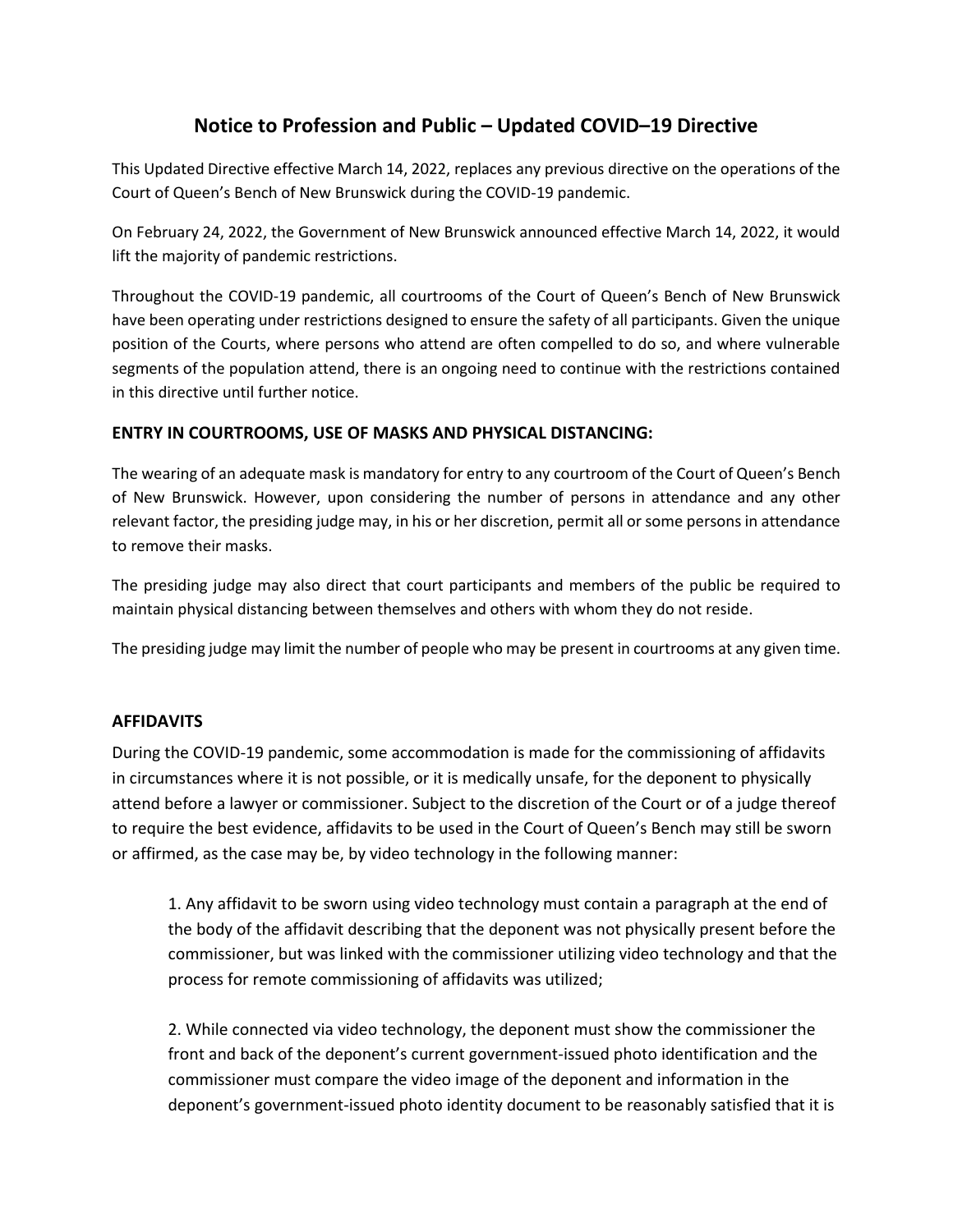the same person and that the document is valid and current. The commissioner must also take a screenshot of the front and back of the deponent's government-issued photo identity document and retain it;

3. The commissioner and the deponent are both required to have a copy of the affidavit, including all exhibits, before each of them while connected via video technology;

4. The commissioner and the deponent must review each page of the affidavit and exhibits to verify that the pages are identical and if so, must initial each page in the lower right corner;

5. At the conclusion of the review, the commissioner will administer the oath, the deponent will state what needs to be said to swear or affirm the truth of the facts, and the commissioner must watch the deponent sign his or her name to the affidavit;

6. The deponent will then send the signed affidavit with exhibits electronically to the commissioner;

7. Before completing the affidavit, the commissioner must compare each page of the copy received from the deponent against the initialled copy that was before him or her in the video conference and may affix his or her name to the jurat only upon being satisfied that the two copies are identical;

8. The two copies will then be attached together with a certificate signed by the commissioner stating that the commissioner was satisfied that the process was necessary because it was impossible or unsafe, for medical reasons, for the deponent and the commissioner to be physically present together; and

9. The completed package would then be permitted to be filed.

### **ARRANGEMENTS FOR THE HEARING OF COMMERCIAL INSOLVENCY MATTERS**

1. Until further notice, commercial insolvency matters of the type described in Schedule "A" must be commenced in the Judicial District of Saint John.

2. Matters that are urgent or time sensitive, or those in which there are immediate and significant financial repercussions that may result if there is no judicial hearing, may be scheduled on an urgent basis. The Court will use its discretion to determine whether a matter should be heard urgently.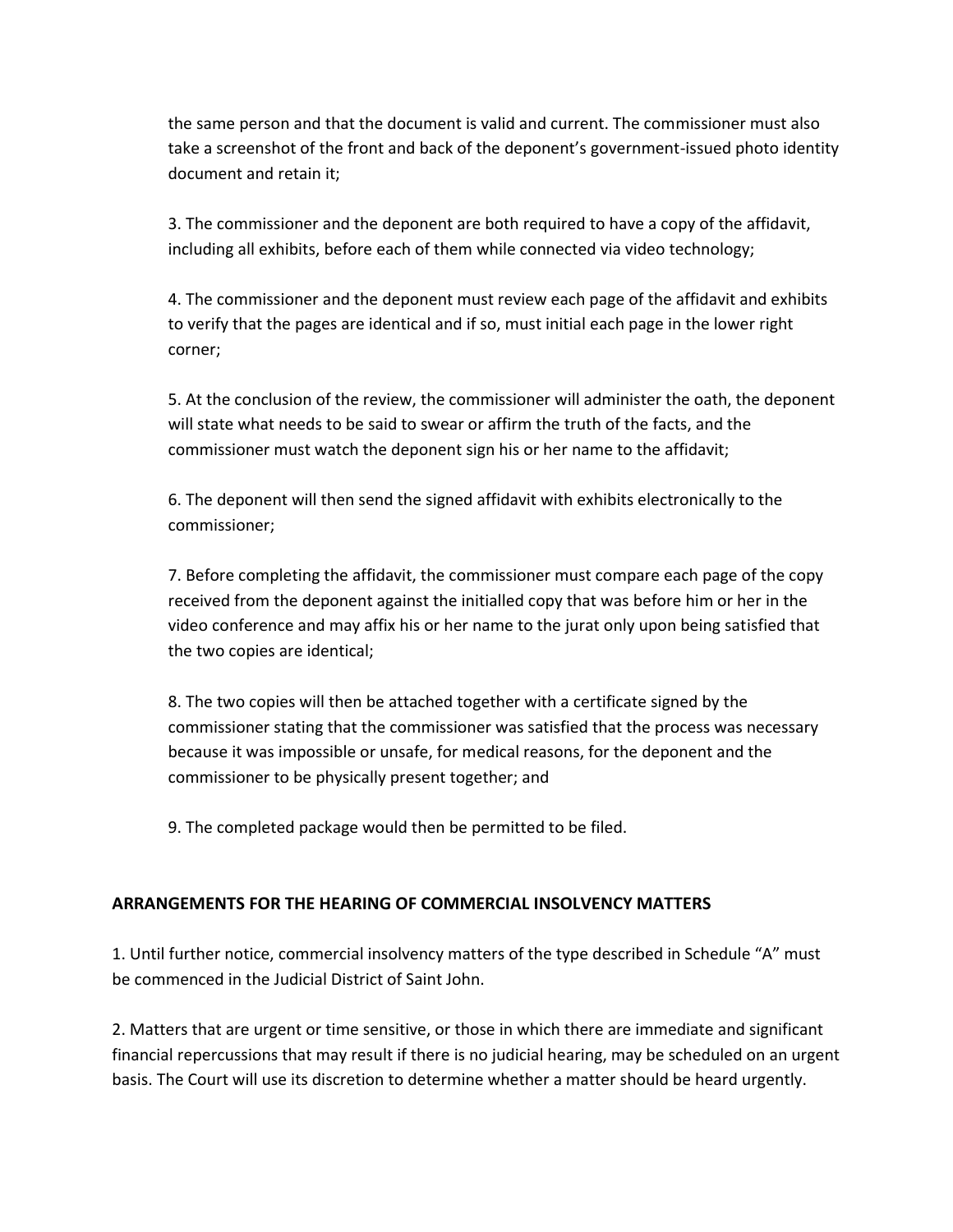3. Counsel are directed to contact the Clerk of the Judicial District of Saint John at 506-658-2587, NB-Insolv@gnb.ca with details regarding any such matter they wish to have heard urgently, identifying why the matter is urgent, time sensitive or will result in significant financial consequence. Counsel should also advise of a time estimate for the hearing. This information, together with a draft of the relevant application/motion, must be provided in writing.

4. Any steps taken by the Court or counsel outside the usual procedure due to COVID-19, including proceeding by way of teleconference, should be expressly noted and recorded in the endorsement or order, if necessary.

#### **Conduct of Teleconference Hearings**

1. If the Court accepts that a matter is to be heard urgently, the Court may direct counsel to communicate directly with the Judge who will hear the matter. That Judge will provide direction with respect to service and timing.

2. The matter may proceed by way of teleconference. The Court anticipates having teleconference lines available, some with recording capabilities. In the meantime, the Court may ask counsel to provide conference facilities.

3. The Court expects counsel to follow the three Cs: cooperating, communicating and using common sense, particularly in terms of scheduling.

#### **Materials for Hearing Urgent Matters**

Parties shall email the Court all relevant materials necessary for the teleconference hearing unless otherwise directed by the presiding Judge. The system cannot accommodate large Records. Parties should exercise discretion in determining what materials are necessary. Parties should also consider sending large documents by way of secure file share rather **Materials for Hearing Urgent Matters**  Parties shall email the Court all relevant materials necessary for the teleconference hearing unless otherwise directed by the presiding Judge. The system cannot accommodate large Records. Parties should exercise discretion in determining what materials are necessary. Parties should also consider sending large documents by way of secure file share rather than attachments. Caselaw and other source materials referenced in any facta should be hyperlinked. Where hyperlinks are provided, it will not be necessary to file a Book of Authorities. The Judge will ask for further materials if necessary, and hard copies of Records may be filed with the Court at a later time or as otherwise directed by the Judge.

### **Affidavits Regarding Urgent Matters**

1. Parties should have regard to the Guidelines regarding the commissioning of affidavits detailed above.